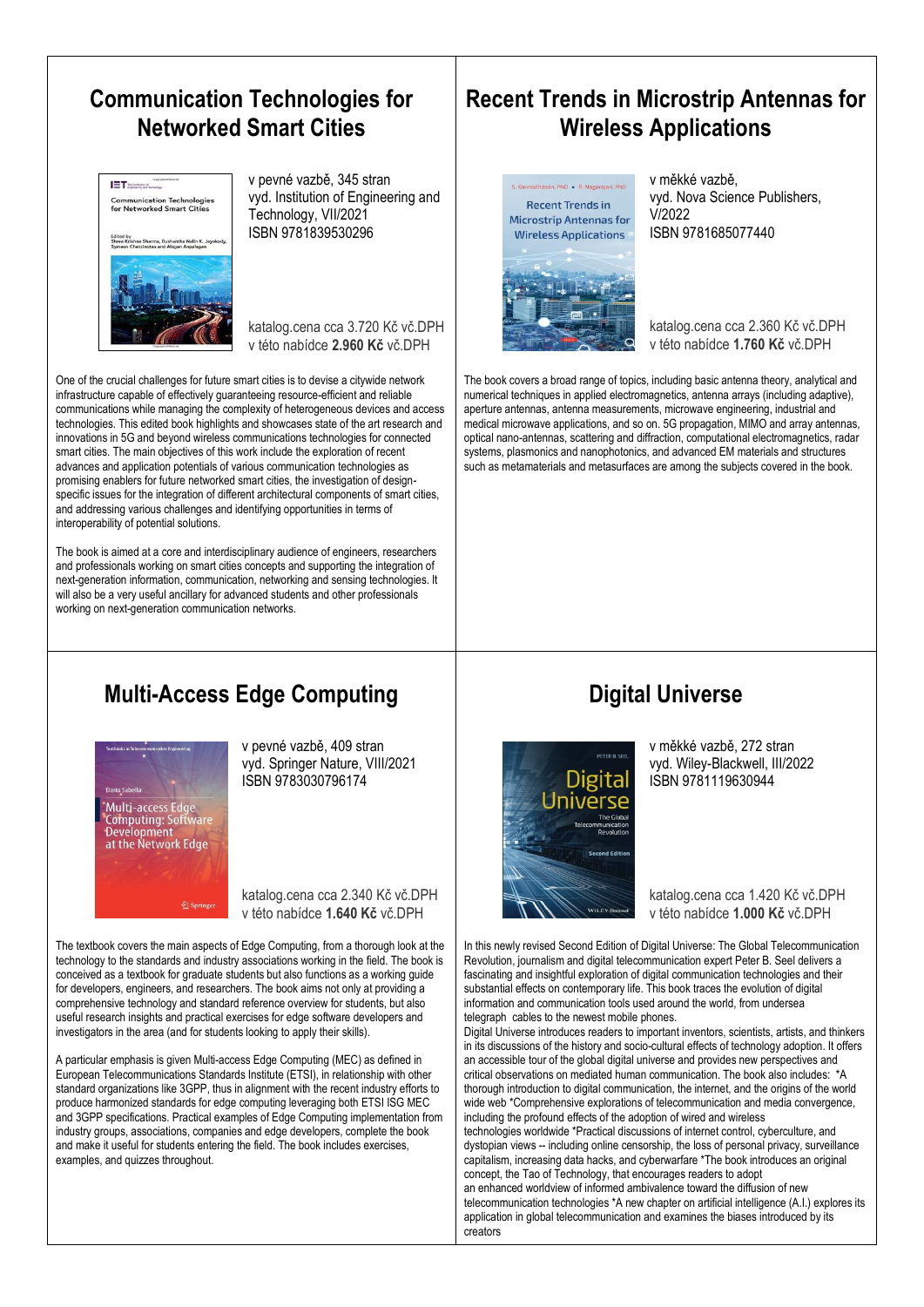## **Modeling Power Consumption and Energy Efficiency of Telecommunications Networks**



v pevné vazbě, 391 stran vvd. CRC Press, X/2021 ISBN 9780367254414

katalog.cena cca 4.520 Kč vč.DPH v této nabídce **3.380 Kč** vč.DPH

This book introduces the technical foundations and tools for estimating the power consumption of internet networks and services, including a detailed description of how these models are constructed and applied. Modeling the Power Consumption and Energy Efficiency of Telecommunications Networks can be used to gain insight into the construction of mathematical models that provide realistic estimates of the power consumption of internet networks and services. This knowledge enables forecasting the energy footprint of future networks and services to integrate sustainability and environmental considerations into network planning and design.

### **Multifunctional Antennas and Arrays for Wireless Communication Systems**



v pevné vazbě, 464 stran vyd. Wiley-Blackwell, VII/2021 ISBN 9781119535058

katalog.cena cca 3.900 Kč vč.DPH v této nabídce **2.740 Kč** vč.DPH

This book offers an up-to-date discussion of multifunctional antennas and arrays for wireless communication systemsMultifunctional Antennas and Arrays for Wireless Communication Systems is a comprehensive reference on state-of-the-art reconfigurable antennas and 4G/5G communication antennas. The book gives a unique perspective while giving a comprehensive overview of the following topics:Frequency reconfigurable antennasPattern reconfigurable antennasPolarization reconfigurable antennasReconfigurable antennas using Liquid Metal, Piezoelectric, and RF MEMSMIMO and 4G/5G wireless communication antennasMetamaterials and metasurfaces in reconfigurable antennasMultifunctional antennas for user equipments (UEs)Defense related antennas and applicationsFlat panel phased array antennasThe book is a valuable resource for the practicing engineer as well as for those within the research field. As wireless communications continuously evolves, more and more functionally will be required, and thus multifunctional antennas and RF systems will be necessary. These multifunctional antennas will require a degree of reconfigurability, and this book discusses various methods which enable this. The main topics of frequency, pattern, and polarization reconfigurability is first discussed. Methods utilizing unique materials and devices, both real and artificial are discussed.

#### **Queuing Theory and Telecommunications**



v pevné vazbě, 413 stran vyd. Springer Nature, X/2021 ISBN 9783030759728

katalog.cena cca 3.300 Kč vč.DPH v této nabídce **2.300 Kč** vč.DPH

This thoroughly revised textbook provides a description of current networking technologies and protocols as well as important new tools for network performance analysis based on queuing theory. The third edition adds topics such as network virtualization and new related architectures, novel satellite systems (such as Space X, OneWeb), jitter and its impact on streaming services, packet level FEC techniques and network coding, new Markovian models, and advanced details on M/G/1 queuing models. The author also adds new selected exercises throughout the chapters and a new version of the slides and the solution manual.

The book maintains its organization with networking technologies and protocols in Part I and then theory and exercises with applications to the different technologies and protocols in Part II. This book is intended as a textbook for master level courses in networking and telecommunications sectors.

## **In-Band Full-Duplex Wireless Systems Handbook**



v pevné vazbě, 440 stran vyd. Artech House, III/2021 ISBN 9781630817893

katalog.cena cca 5.580 Kč vč.DPH v této nabídce **4.200 Kč** vč.DPH

Many wireless systems could benefit from the ability to transmit and receive on the same frequency at the same time, which is known as In-Band Full-Duplex (IBFD). This technology could lead to enhanced spectral efficiency for future wireless networks, such as fifth-generation New Radio (5G NR) and beyond, and could enable capabilities and applications that were previously considered impossible, such as IBFD with phased array systems. In this exciting new book, experts from industry, academic, and federal research institutions discuss the various approaches that can be taken to suppress the inherent self-interference that is generated in IBFD systems.

Both static and adaptive techniques that span across the propagation, analog and digital domains are presented. Details and measured results that encompass high-isolation antenna designs, RF, and photonic cancellation as well as signal processing approaches, which include beamforming and linear/non-linear equalization are detailed. Throughout this book, state-of-the-art IBFD systems that utilize these technologies will be provided as practical examples for various applications.

Expert IBFD perspectives from multiple research organizations and companies, which would provide readers with the most accurate state-of-the-art approaches. This is the first book that dives into both the techniques that make IBFD systems possible as well as several different applications that use IBFD technology.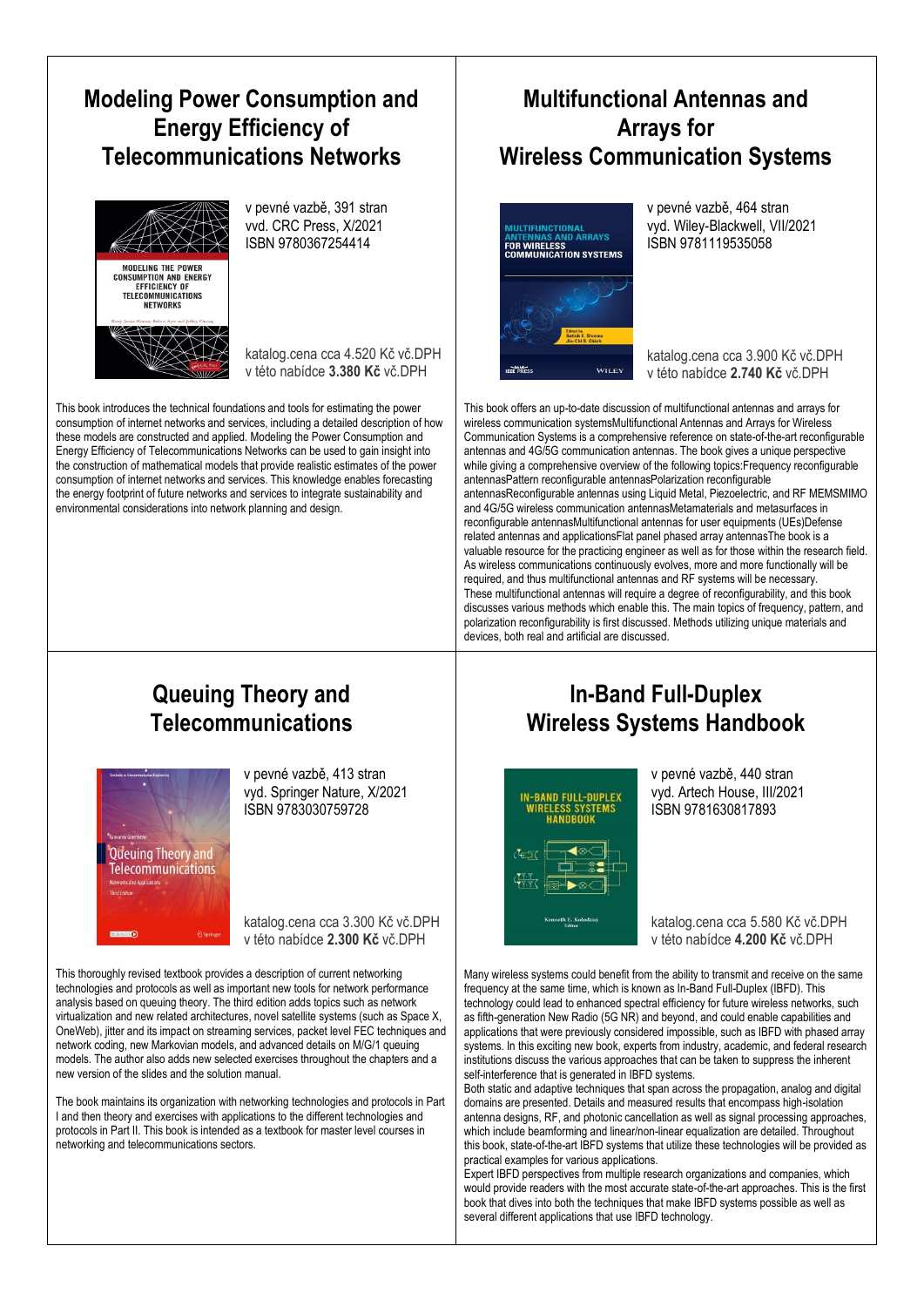#### **Quantum Internet**



v pevné vazbě, 300 stran vvd. Cambridge University Press, IX/2021 ISBN 9781108491457

katalog.cena cca 1.620 Kč vč.DPH v této nabídce **1.200 Kč** vč.DPH

Following the emergence of quantum computing, the subsequent quantum revolution will be that of interconnecting individual quantum computers at the global level. In the same way that classical computers only realised their full potential with the emergence of the internet, a fully-realised quantum internet is the next stage of evolution for quantum computation. This cutting-edge book examines in detail how the quantum internet would evolve in practise, focusing not only on the technology itself, but also the implications it will have economically and politically, with numerous non-technical sections throughout the text providing broader context to the discussion.

The book begins with a description of classical networks before introducing the key concepts behind quantum networks, such as quantum internet protocols, quantum cryptography, and cloud quantum computing. Written in an engaging style and accessible to graduate students in physics, engineering, computer science and mathematics.

### **Delay-Doppler Communications**



v měkké vazbě, 260 stran vyd. Academic Press, III/2022 ISBN 9780323850285

katalog.cena cca 3.100 Kč vč.DPH v této nabídce **2.300 Kč** vč.DPH

Orthogonal Frequency Division Multiplexing (OFDM) has been the waveform of choice for most wireless communications systems in the past 25 years. This book addresses the "what comes next?" question by presenting the recently proposed waveform known as Orthogonal Time-Frequency-Space (OTFS), which offers a better alternative for highmobility environments. The OTFS waveform is based on the idea that the mobile wireless channels can be effectively modelled in the delay-Doppler domain.

This domain provides a sparse representation closely resembling the physical geometry of the wireless channel. The key physical parameters such as relative velocity and distance of the reflectors with respect to the receiver can be considered roughly invariant in the duration of a frame up to a few milliseconds. This enables the information symbols encoded in the delay-Doppler domain to experience a flat fading channel even when they are affected by multiple Doppler shifts present in high-mobility environments.

Delay-Doppler Communications: Principles and Applications covers the fundamental concepts and the underlying principles of delay-Doppler communications. Readers familiar with OFDM will be able to quickly understand the key differences in delay-Doppler domain waveforms that can overcome some of the challenges of high-mobility communications. For the broader readership with a basic knowledge of wireless communications principles, the book provides sufficient background to be self-contained.

#### **Computer Security and Internet**



v pevné vazbě, 446 stran vyd. Springer Nature, 2 .vydání, X/2021 ISBN 9783030834104

katalog.cena cca 1.780 Kč vč.DPH v této nabídce **1.260 Kč** vč.DPH

This book provides a concise yet comprehensive overview of computer and Internet security, suitable for a one-term introductory course for junior/senior undergrad or firstyear graduate students. It is also suitable for self-study by anyone seeking a solid footing in security - including software developers and computing professionals, technical managers and government staff. An overriding focus is on brevity, without sacrificing breadth of core topics or technical detail within them.

The aim is to enable a broad understanding in roughly 350 pages. Further prioritization is supported by designating as optional selected content within this. Fundamental academic concepts are reinforced by specifics and examples, and related to applied problems and real-world incidents.

The first chapter provides a gentle overview and 20 design principles for security. The ten chapters that follow provide a framework for understanding computer and Internet security. They regularly refer back to the principles, with supporting examples. These principles are the conceptual counterparts of security-related error patterns that have been recurring in software and system designs for over 50 years. The book is "elementary" in that it assumes no background in security, but unlike "soft" high-level texts it does not avoid low-level details, instead it selectively dives into fine points for exemplary topics to concretely illustrate concepts and principles. The book is rigorous in the sense of being technically sound, but avoids both mathematical proofs and lengthy source-code examples that typically make books inaccessible to general audiences.

## **Optical Communications in 5G Era**



v měkké vazbě, 376 stran vyd. Academic Press, X/2021 ISBN 9780128216279

katalog.cena cca 3.540 Kč vč.DPH v této nabídce **2.600 Kč** vč.DPH

Optical Communications in the 5G Era provides an up-to-date overview of the emerging optical communication technologies for 5G next-generation wireless networks. It outlines the emerging applications of optical networks in future wireless networks, state-of-the-art optical communication technologies, and explores new R&D opportunities in the field of converged fixed-mobile networks. Optical Communications in the 5G Era is an ideal reference for university researchers, graduate students, and industry R&D engineers in optical communications, photonics, and mobile and wireless communications who need a broad and deep understanding of modern optical communication technologies, systems, and networks that are fundamental to 5G and beyond.